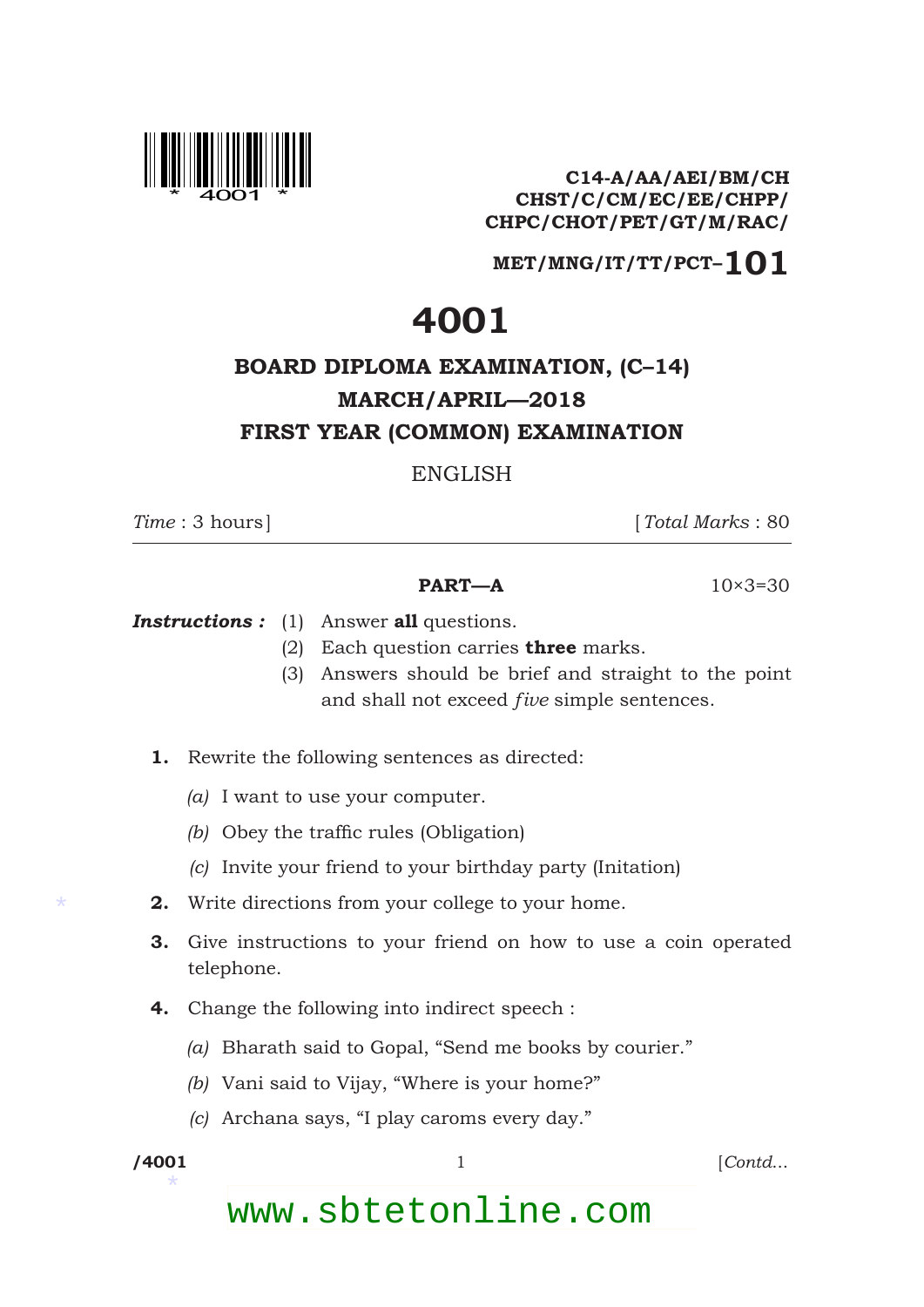- **5.** Write one sentence each in the given pattern:
- \* *(a)* S+V+IO+IIO
	- *(b)* S+V+SC
	- *(c)* S+V+O
	- **6.** Change the voice of the following :
		- *(a)* Our juniors gave us a farewell party.
		- *(b)* A student sang a song.
		- *(c)* Sweets were eaten by the students.
	- **7.** Fill in the blanks with appropriate verb forms:
		- $(a)$  My uncle  $\frac{1}{2}$  (sleep) when I went to his house.
		- *(b)* It \_\_\_\_\_\_\_\_\_ (rain) since morning.
		- *(c)* Radha (participate) in the dance show next month.
	- **8.** Introduce yourself on the first day of your college.
	- **9.** Write three sentences about what you like in your college.
- **10.** Make a telephonic conversation with the receptionist of a hospital to cancel your appointment with the doctor that you had fixed earlier.

$$
PART-B \t\t 10 \times 5=50
$$

- **Instructions :** (1) Answer *any* five questions.
	- (2) Question No. 18 is compulsory.
		- (3) Each question carriers 10 marks.
		- (4) Answers should be comprehensive and the criterion for evaluation is the content but not the length of the answer.
	- **11.** Write a paragraph in about 100 to 150 words on "causes of pollution".
	- **12.** Ask your friend five "Wh-questions" about the facilities available in your hostel.
- \*

\*

**/4001** 2 [*Contd*...

www.sbtetonline.com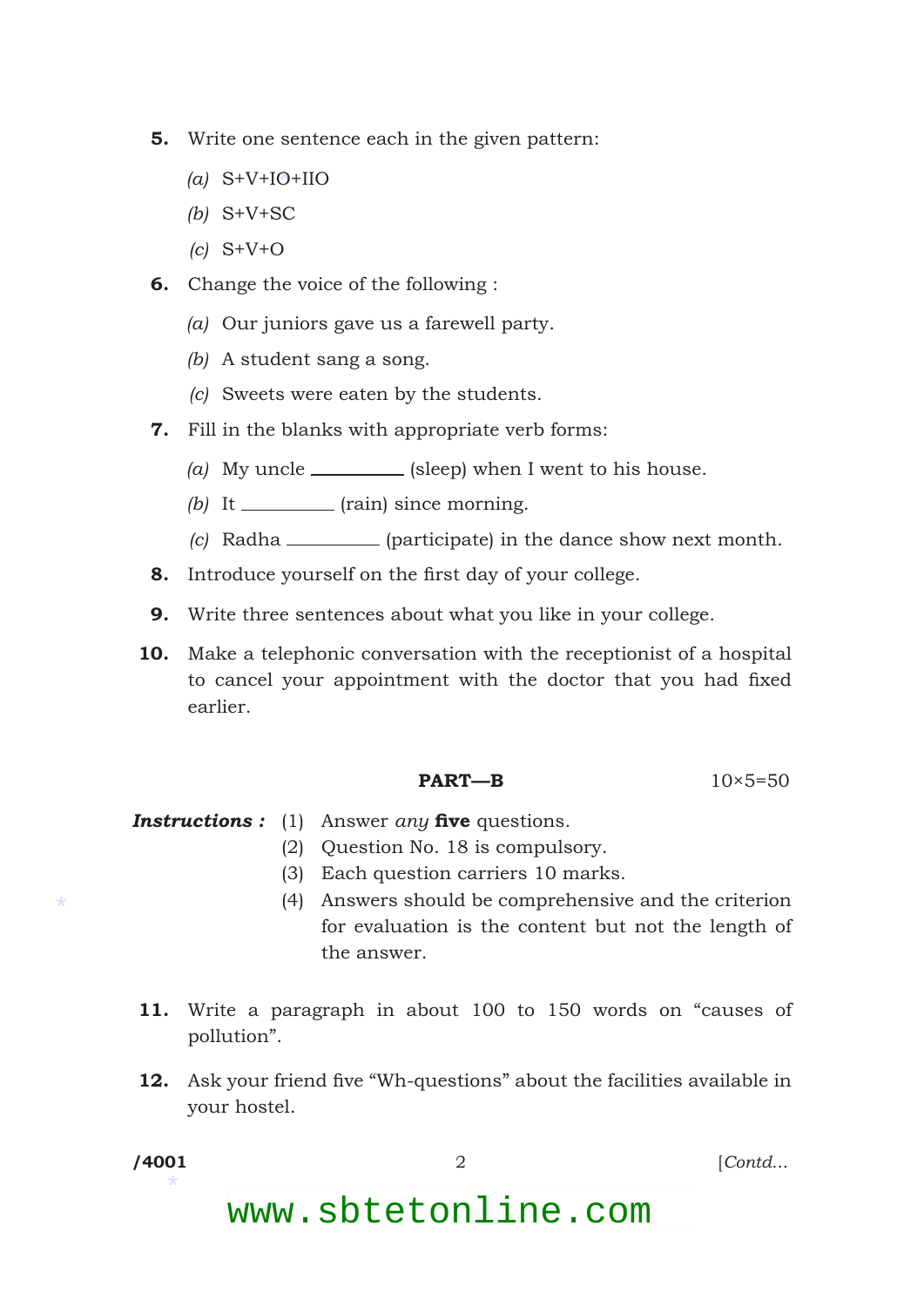**13.** Read the following passage and summarise it:

\* Computers are electronic machines that process information. They are capable of communicating with the users, of doing five kinds of arithmetic operations and of making three kinds of decisions. However, they are incapable of thinking. They accept data and instructions as input, and after processing the information, they output the results. When talking about computers, both hardware and software need to be considered, the former refers to the actual machinery, whereas the latter refers to the programs that control and coordinate the activities of the hardware. The first computer was built in 1930 but since then computer technology has evolved a great deal. There are three different kinds of computer in use today the main frame, the minicomputer and the microcomputer. All three have one thing in common they operate quickly and accurately in solving problems.

**14.** Read the following passage and make necessary corrections.

 I have much friends but Ankur is my best friend. He study in my class. We go to school together by walk. We also sits together to do our homework. He is good with studies and helps the students who are weak with studies. He have won many prizes to our school. He come lately to school. He has been living in Hyderabad since six years. He is inspired by his cousin brother, Krishna.

- **15.** Write a letter to your younger sister describing how you celebrated Independence day.
- **16.** Draw a flowchart describing how money can be drawn from an ATM and write a paragraph.
- **17.** Write a report on your industrial visit.

\*

\*

**/4001** 3 [*Contd*...

www.sbtetonline.com